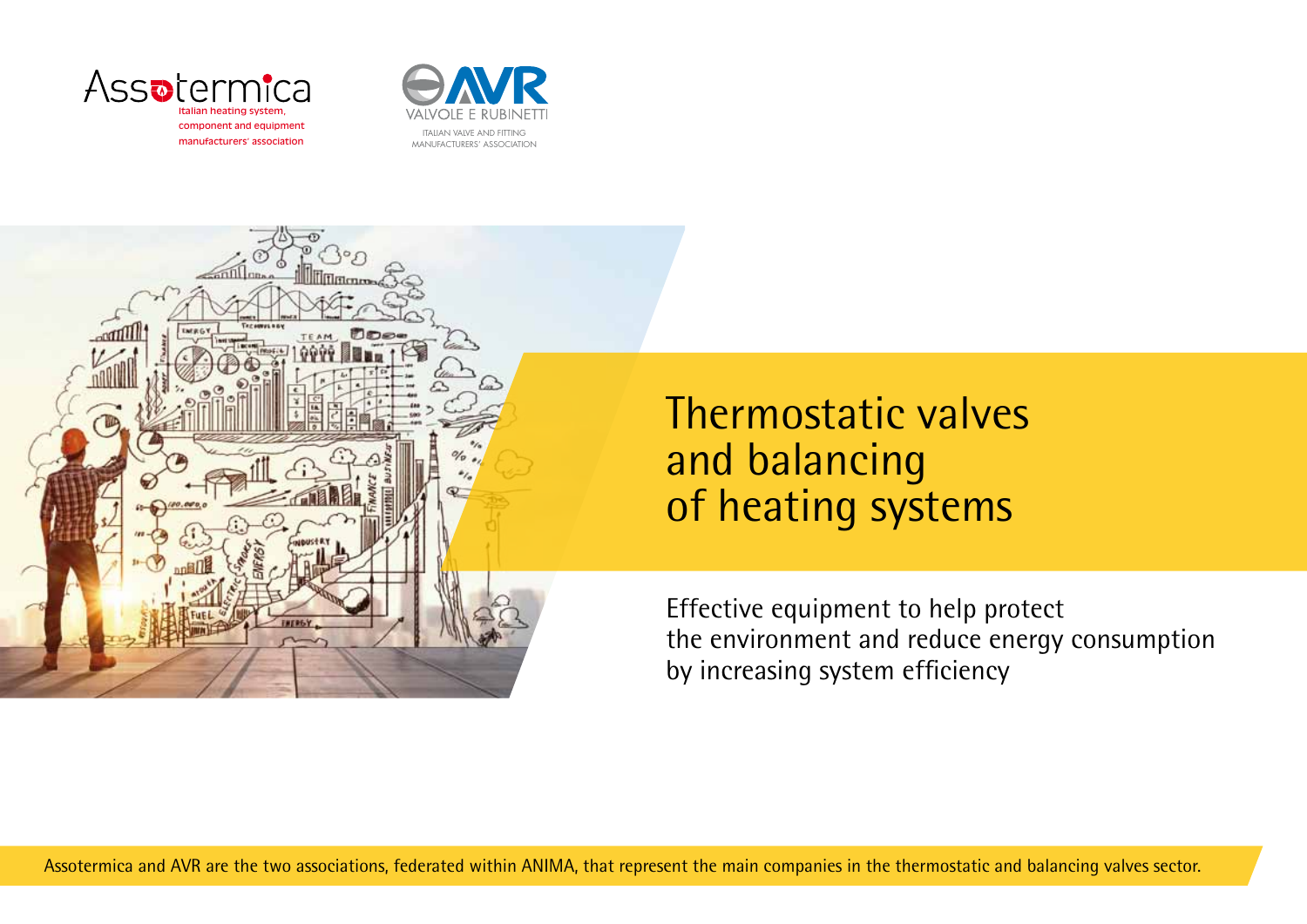Buildings in Europe account for around 40% of energy consumption. By making sure your heating systems adopt the best available technologies, you can save both energy and costs. These savings are continued over time, while energy consumption and consequently CO2 output are reduced – important goals to protect our environment. These technologies are highly advanced but simple to use. They have a short payback period, yet will continue to deliver benefits for the entire lifetime of the system.

#### **Home comfort, well-being and savings**

LThe ability to manage your own heating system independently, according to your individual needs, allows you to achieve the ideal levels of comfort in your house.

The use of thermostatic valves in heating systems enables a more effective thermal balance not only within a single living unit, but within the whole building, leading to energy savings as high as 15-20%.

In the case of centralized systems, the use of balancing valves coupled with the presence of thermostatic valves makes it possible to further increase the efficiency of the heating system, leading to significant

savings in the order of 15% [1]. These benefits will continue for the entire lifespan of the system. A building equipped with regulating and balancing devices will have a higher real estate value and lower management costs, as component wear is reduced as a result of the correct distribution of flow rates.

[1] The value may vary according to the characteristics of the building and the system



# **Legal obligations**

The Italian Legislative Decree n. 102/2014, which implemented Directive 2012/27/EU on energy efficiency, makes it mandatory to:

- $\bullet$  install energy accounting systems,
- $\bullet$  install thermoregulation systems, and
- **adopt specific criteria for cost allocation**

in condominiums and buildings equipped with a centralized heating system or supplied by a district heating network.

In case of non-compliance, a fine can be issued, for example from euro 500 to 2500 in the Italian transposition, to the condominium for noninstallation and cost allocation and to final customers. In addition, a warning is foreseen to ensure the condominium system complies with all relevant regulations within 45 days from the date of the dispute.

## **How to intervene**

All interventions on the system must be performed by qualified personnel. For thermostatic valves, in most cases the intervention is carried out by installing the actuator directly on compatible valves.

In the case of non-compatible valves, it is necessary to replace the wholebody valve.

It is advisable to use thermostatic valves with performance certified according to EN 215 in order to guarantee products of quality that will maintain the same characteristics over time.

To introduce the balance, you need to contact a specialist who can suggest the most suitable technical solution by performing a diagnosis of the general performance of the system.

## **Incentives**

Tax incentives are currently foreseen for the expenses incurred for the interventions of installation of thermoregulation and balancing: 50% deductible expenses for interventions carried out following one building renovation or 65% with Ecobonus for interventions of energy efficiency and replacement of an old boiler with Hybrid or Class A models. For more information, visit the website www.agenziaefficienzaenergetica.it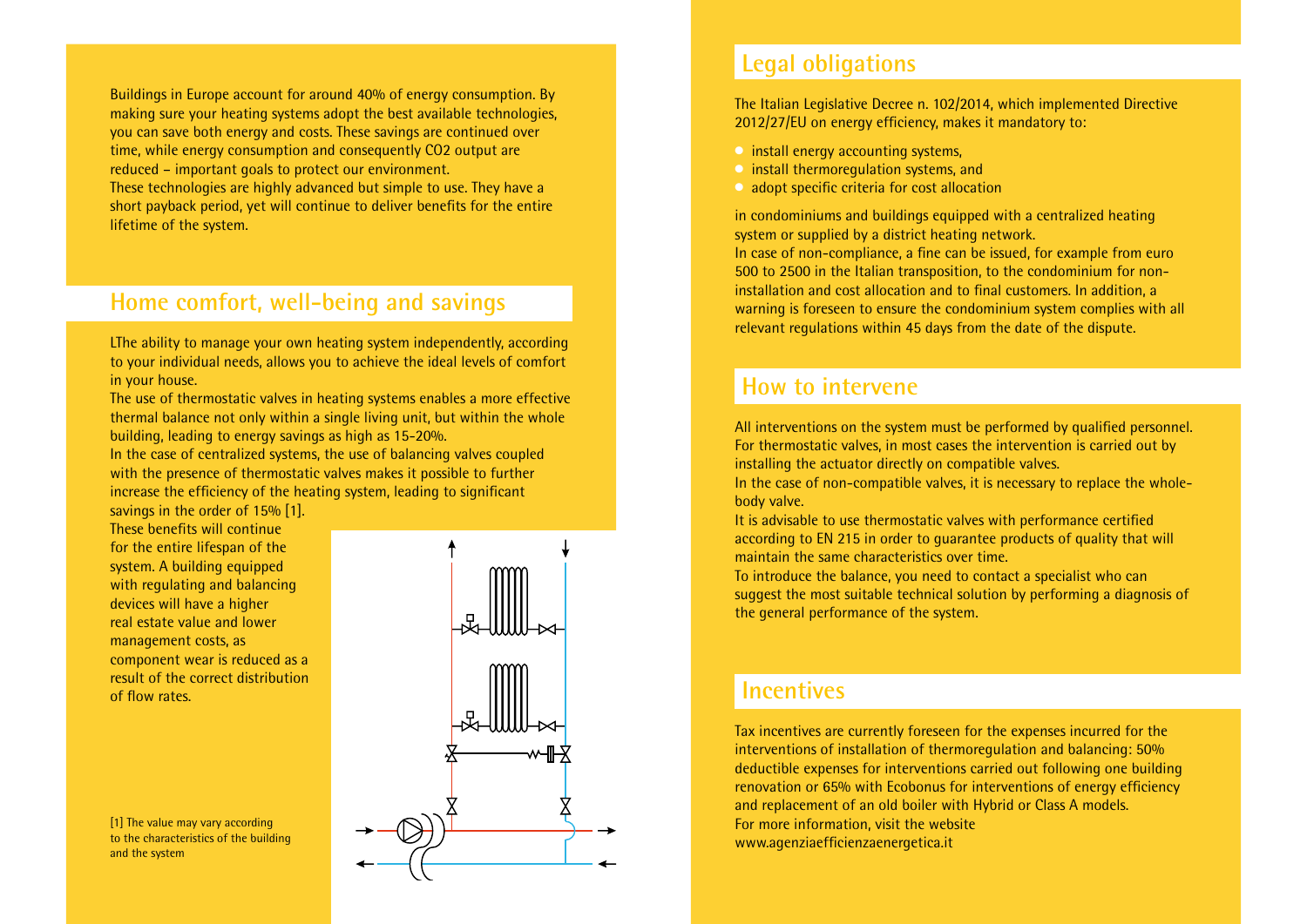## **Why is it important to regulate/balance a thermal system?**

The purpose of balancing is to guarantee the correct flow of water (flow rate) to the different terminals (radiators, fan coils and radiant panels), in order to obtain the optimal thermal yield in any situation.

Consequently, a well-balanced system makes it possible to save on electricity (circulation pump can work more slowly), fuel (you burn only what you need) and management costs (less wear).



The consequences of an unbalanced system are unfortunately very evident.

Some areas of the building can become either too hot or not warm enough; the system can make noise, which is particularly disruptive at night; consumption can become too high; and there can be excessive wear of system devices, the result of a waste of energy.



Balancing also plays an important role in distributing water supply, allowing all housing units to obtain the same amount of water, even when multiple people are using water simultaneously.

Balancing means everything related to site procedures necessary for ensuring that each user circuit of a system to receive the exact design flow and is therefore able to adequately meet the required thermal requirement

When is a system balanced? When the flow calculated during the project is correct.



#### **Experience at your service**

By relying on industry professionals, it is possible to obtain one convenient system that quarantees greater comfort.

For more information, please contact your installer or the manufacturing companies that can direct you to the nearest installer who will find the right solution for your needs.